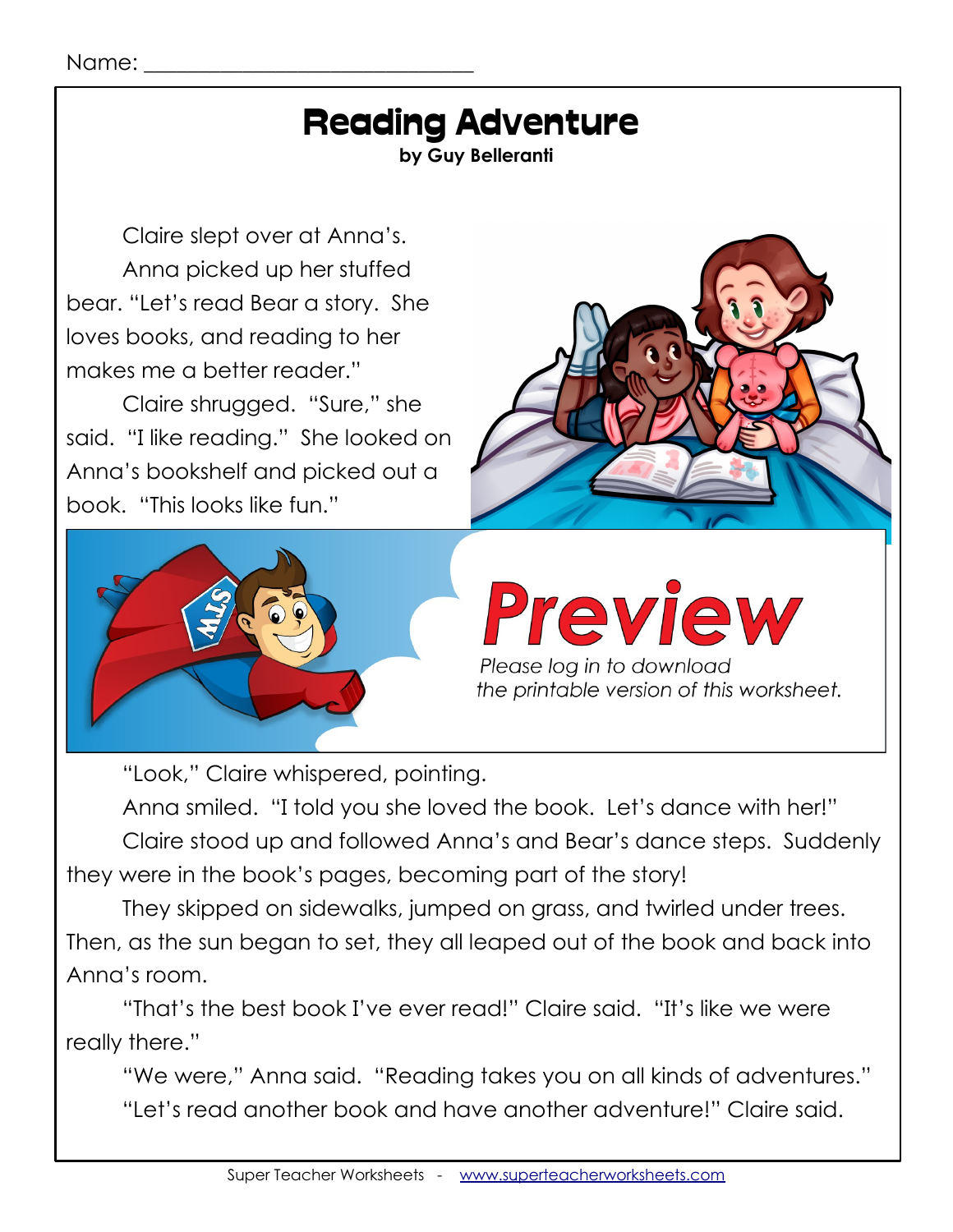### Reading Adventure

**by Guy Belleranti**



- **1.** Why does Anna want to read to Bear?
	-
	- **a.** She is bored. **b.** She has a new book.
	- **c.** It makes her a better reader. **d.** It's bedtime.
- 
- **2.** What does Claire think she sees when she begins to read the book?



**4.** Describe what happens when Claire and Anna begin to follow Bear's steps.

 $\_$  , and the set of the set of the set of the set of the set of the set of the set of the set of the set of the set of the set of the set of the set of the set of the set of the set of the set of the set of the set of th

**5.** How do Claire and Anna feel at the end of the story? Circle the best choice from the box below.

| confused | excited | sleepy | calm |
|----------|---------|--------|------|
|          |         |        |      |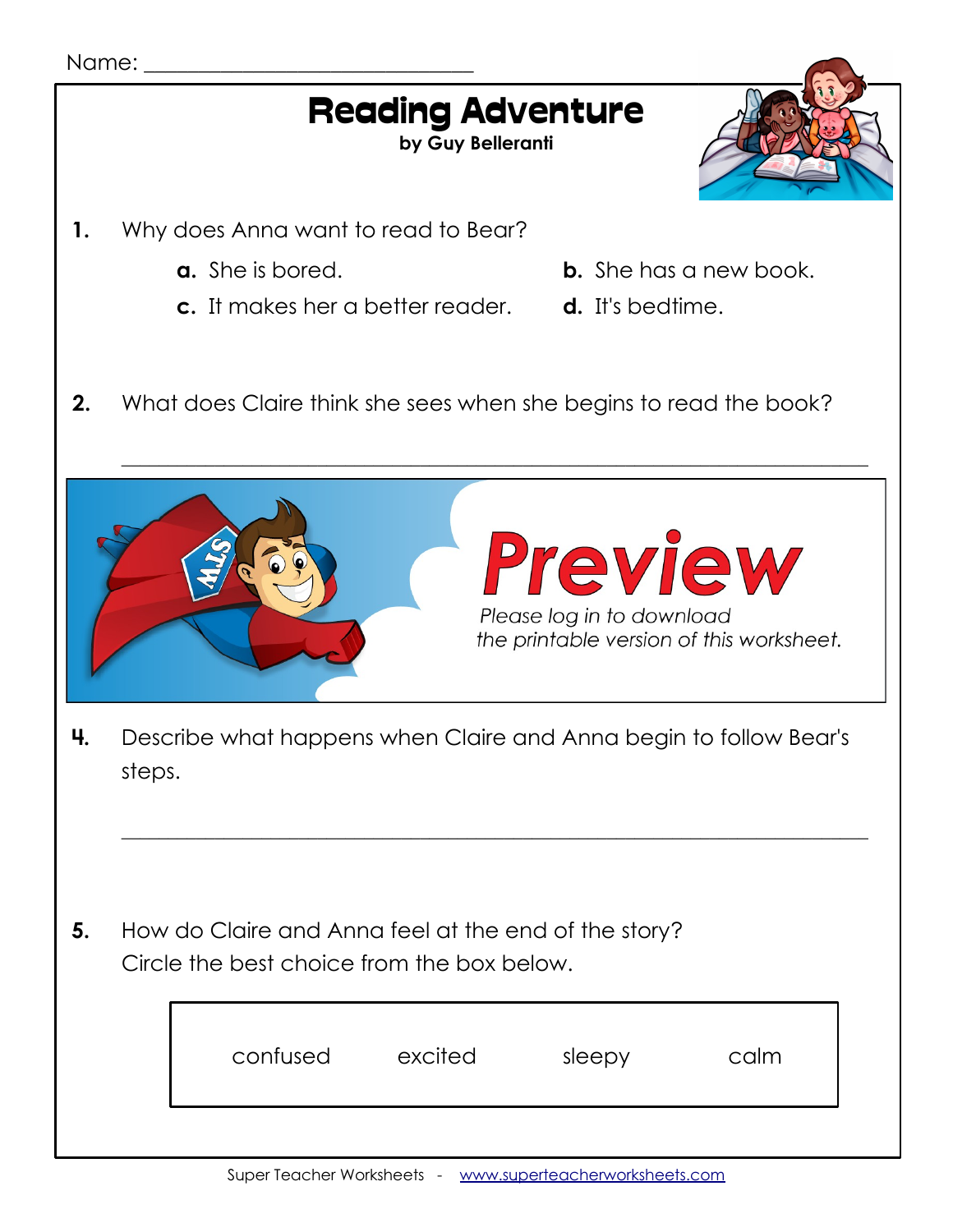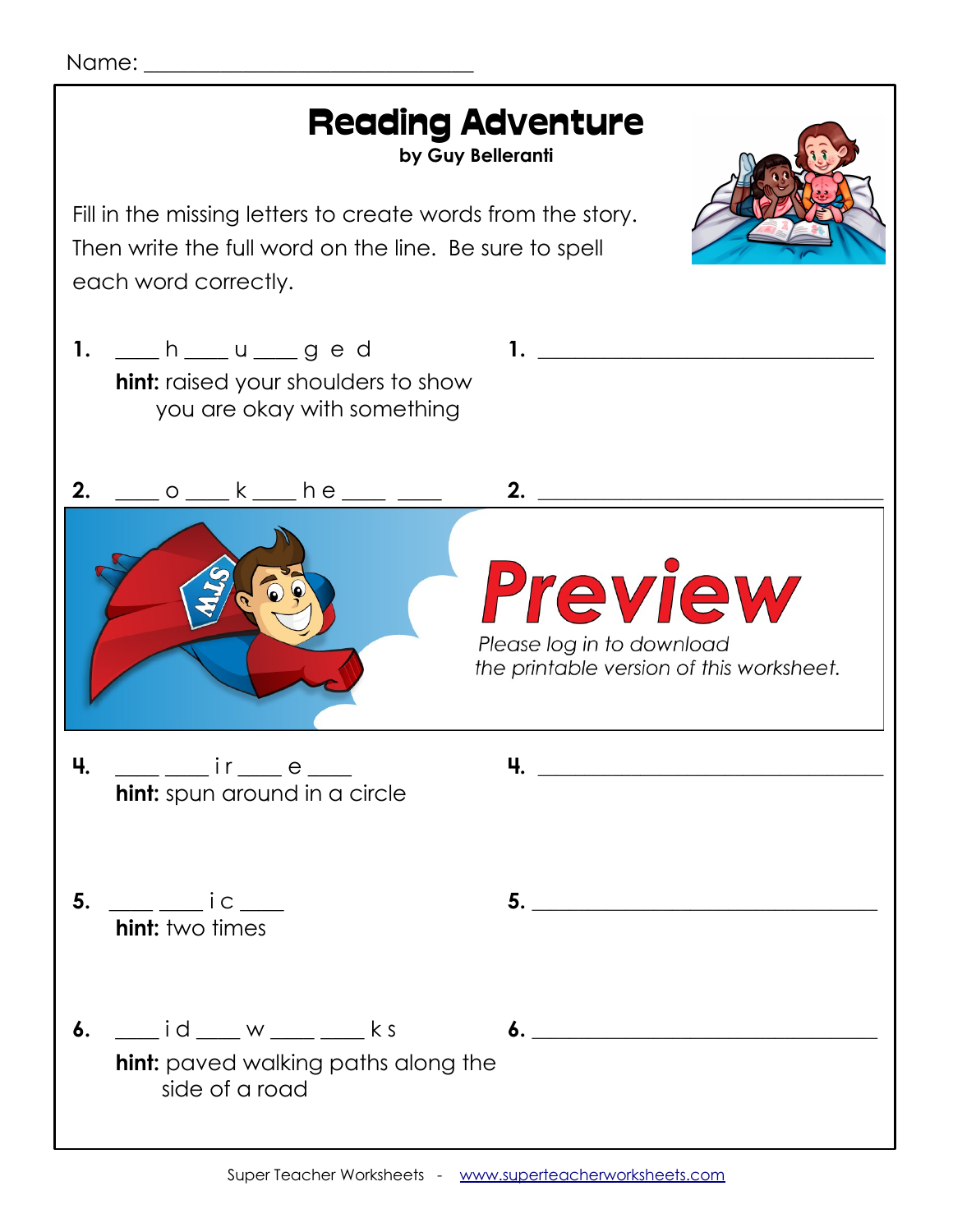# **Reading Adventure**

#### **By Guy Belleranti**

In the story, "Reading Adventure," Claire and Anna read a story to Anna's stuffed bear. By the end of the story, the girls feel as if they went on a great adventure.

On the lines below, describe your favorite book. What kind of adventure do the characters have? Does reading your favorite book feel like going on a great adventure? Explain why or why not.



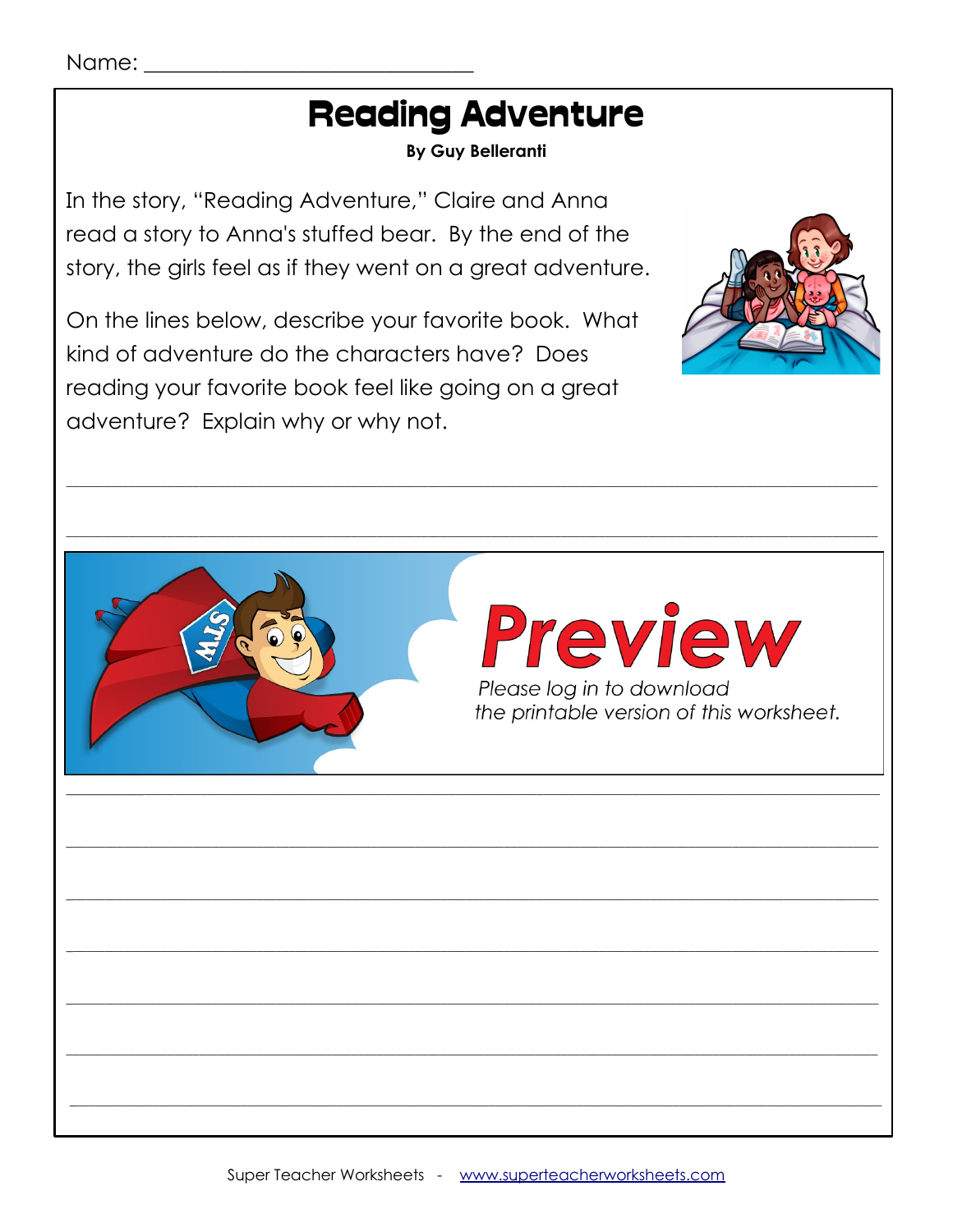# **ANSWER KEY**



**by Guy Belleranti**

- **1.** Why does Anna want to read to Bear? **c**
	-
	- **a.** She is bored. **b.** She has a new book.
	- **c. It makes her a better reader. d.** It's bedtime.
		-